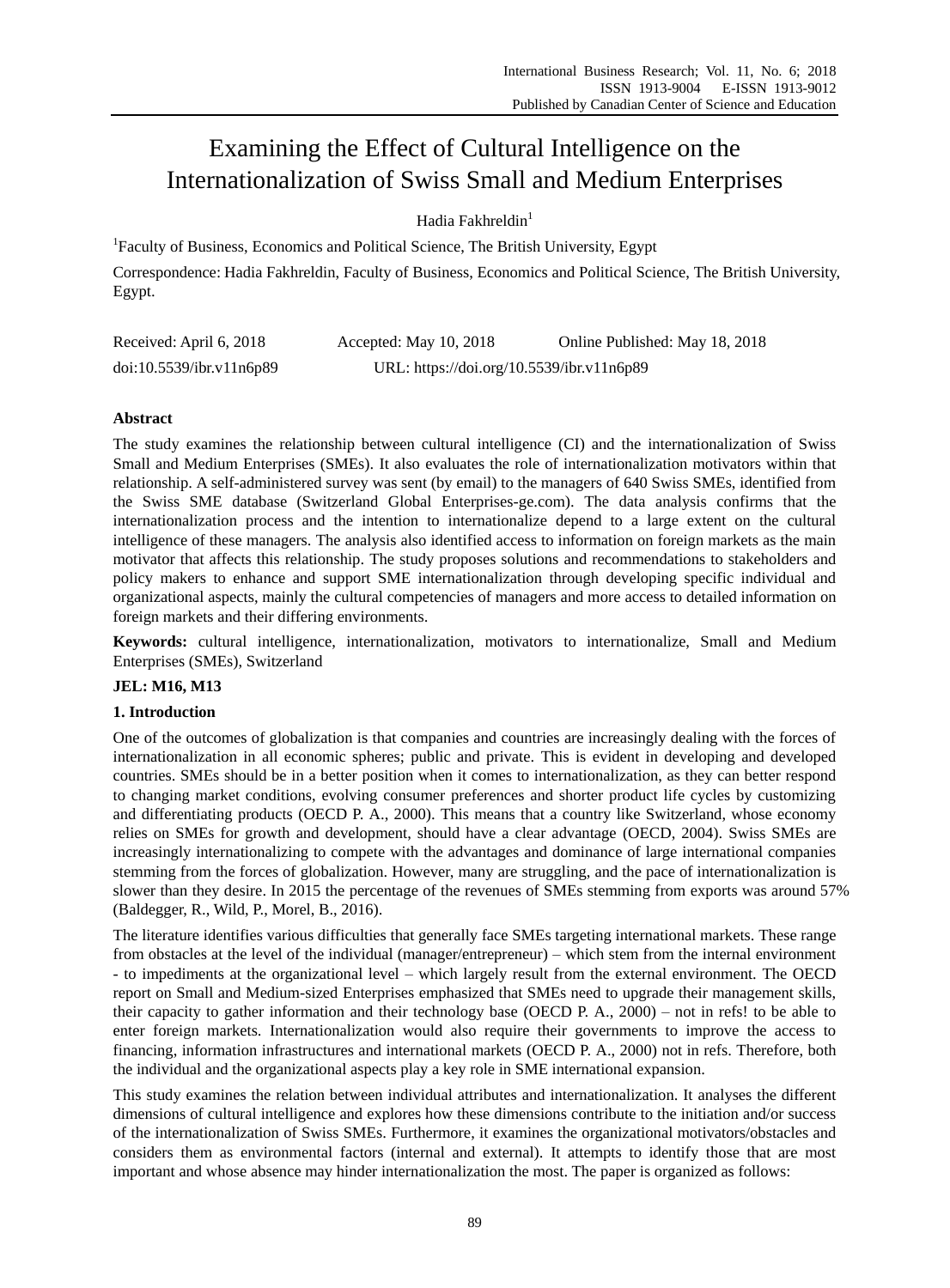## **2. Literature Review**

## *2.1 Cultural Intelligence*

Cultural intelligence is an important concept because of its positive influence on international business success (Crowne, 2008). It is one of related conceptualizations (e.g. cultural adaptability, intercultural competence and sensitivity) which are products of the interaction of various fields of research: sociology, psychology, management, organizational behavior and anthropology. They all refer to a person's motivation and skills as well as his/her behavior and strategies for dealing with people and situations influenced by cultures different from his/her own dominant culture (Fakhreldin, 2011).

A widely accepted definition of cultural intelligence (CI) is the one by Ang *et al.*, it refers to "an individual's capability to function effectively across cultures" (Ang, Livermore, & Van Dyne, 2010) (Mor, Morris, & Joh, 2013). This means that CI refers to the ability to perform effectively in situations and surroundings different to those one has been used to. Being culturally intelligent means identifying behaviors that are universal, behaviors that are cultural and distinguish other behaviors that are idiosyncratically personal to an individual in a specific situation (Van Dyne *et al.*, 2010). CI should not be confused with 'cultural adaptation', as it goes beyond this (NG & Earley, 2006). Cross cultural adaptation refers to four skills only; emotional resilience, flexibility, perceptual acuity and personal autonomy. They are all fundamental for effective and appropriate cross-cultural management (Spencer-Oatey & Franklin, 2010). CI covers more aspects and entails the skills of cross-cultural adaptability in addition to knowledge, motivation and behavior (Ang & Inkpen, 2008). According to Ang *et al.* (2010), CI focuses specifically on one's capability to effectively understand and adapt to a myriad of cultural contexts as an essential skill set needed to operate and/or lead effectively across cultures.

The CI (numerically referred to as Cultural Quotient - CQ) consists of the sum of 4 quotients reflecting 4 components (motivational, cognitive, metacognitive and behavioral). The motivational CQ describes desire and self-efficacy (NG & Earley, 2006), in situations characterized by cultural differences (NG, Dyne, & Ang, 2009). Cognitive CQ refers to knowledge about different cultures (NG & Earley, 2006), as well as awareness of different cultural settings acquired from education and personal experience (NG *et al.,* 2009). Metacognitive CQ is concerned with the cognitive strategies to acquire and develop coping strategies (NG & Earley, 2006), especially in intercultural interaction (NG *et al.,* 2009). It is argued that this dimension is the core of CI (Mor et al., 2013). Behavioral CQ describes the repertoire of culturally appropriate behaviors, words and gestures (NG & Earley, 2006), in cross-cultural interactions (NG *et al*., 2009). This four-factor model of CI has the support of different scholars and researchers (Fakhreldin, 2011; Ang *et al.*, 2010; Crowne, 2008).

There were several attempts to develop models and introduce scales to determine and measure CI. The CQ (Cultural Quotient) by Earley and Ang (2003) was shown to be both valid and reliable in different studies conducted by various scholars (FakhrEldin, 2011; Ang & Inkpen, 2008; Van Dyne *et al*., 2008; Ang, *et al*., 2007;). It consists of statements covering each of the four dimensions, which are evaluated through a Likert scale. The sum of these scores describes the individual's capability to function and manage effectively in culturally diverse settings (Ang, *et al*., 2007).

## *2.2 Internationalization*

Internationalization takes place when enterprises cross their national borders entering different countries to offer their products/services to diverse markets (Masum & Fernandez, 2008). Therefore, internationalization is the process in which firms expand their activities abroad and increase their foreign market involvement (APEC as cited in Yuhua) (2015). This notion of expansion and increase of activities is reflected in the various definitions adopted by scholars to define internationalization.

The OECD adopts a broad definition and describes it as business expansion and growth in international markets (Kalinic & Forza, 2012). Johansson and Vahle's definition is comprehensive and is adopted in many academic studies; it is the on-going process of increasing the business's dedication and contribution in the international market arena (Mura, 2011). However, this does not necessarily mean that all firms will succeed in this endeavour. The process is dynamic and is initiated and supported by specific motivations and it is affected by many variables (Wild, 2014). Furthermore, there are specific patterns that firms follow to expand beyond their borders (Lloyd-Reason *et al*., 2009). Several theories and approaches have examined these stages starting from the Uppsala model (which is resource-based) to the market model which is behavioraly based to the network model which draws on theories of social exchange (Kamakura, Ramón-Jerónimo, & Gravel, 2012). Although these theories are based on different approaches, they all examine and highlight the motivation to internationalize and try to evaluate and explain the forces that drive this motivation. Nevertheless, there is no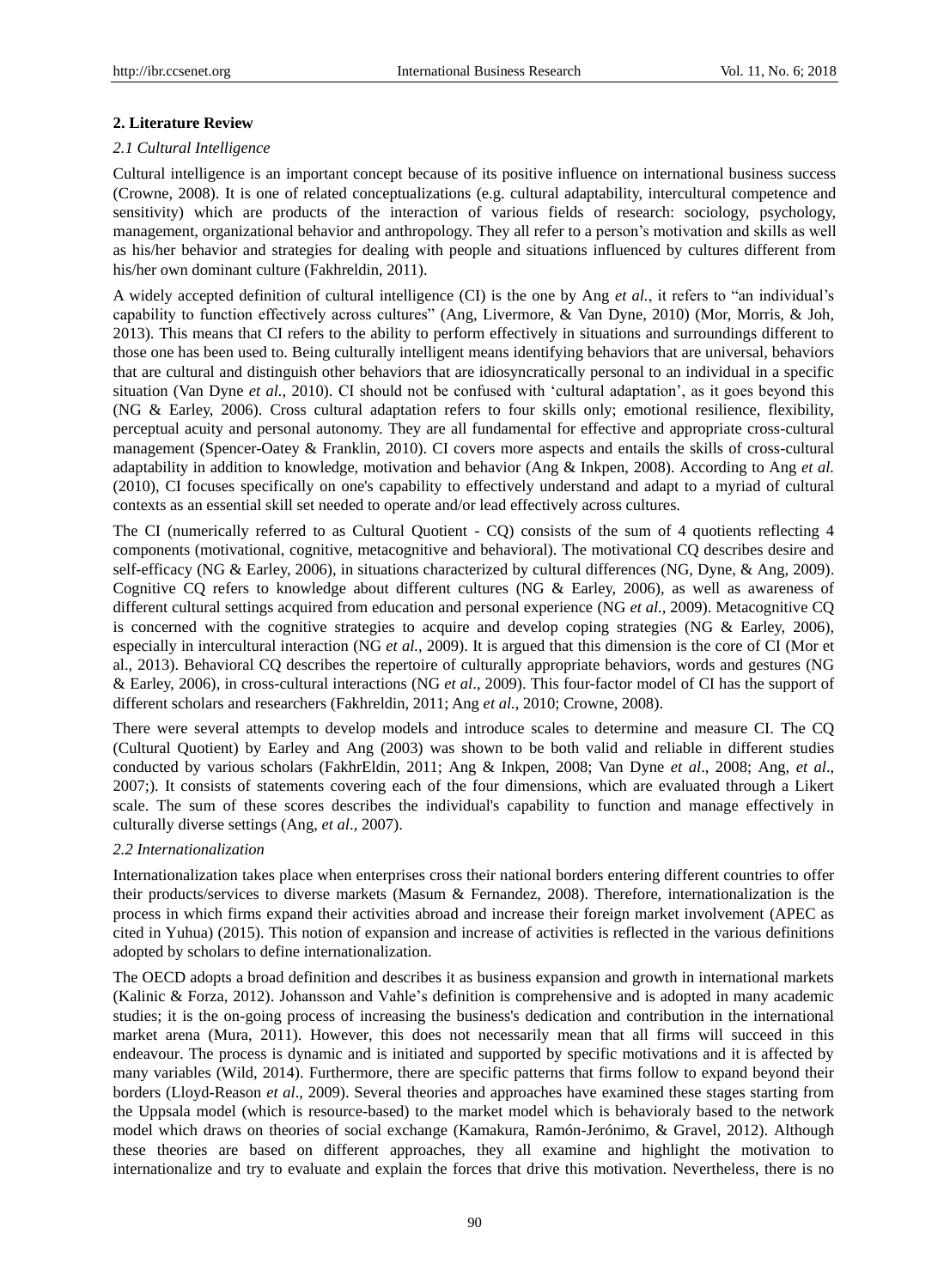concrete conclusion regarding the order of importance of these factors when it comes to internationalization intention or implementation.

One of the main motivations for internationalization is advancement and development in technological and economic spheres on a global level and the increase in volume and value of international trade (Wambui, 2013), which is (hoped) will result. Also, the lowering of barriers to trade has made international markets more accessible; it also created push and pull factors (Doole & Lowe, 2008). These two motivations combine the traditional and the modern view, the former is concerned with securing basic sources and raw materials, using technological advancements and gaining competitive advantage (Wambui, 2013). The latter advocates that firms internationalize to achieve social and economic developments which are essential for businesses to survive (Acs & Terjesen, 2013). There is also agreement in the literature – regardless of the theoretical approach - that human capital, technology, and managerial ties overseas appear as key factors in the international evolution of businesses (Kamakura, Ramón-Jerónimo, & Gravel, 2012).

Much of the literature on firms' internationalization initially focused on the exporting mode of entry. Traditionally, this is the major internationalization strategy which increases firms' international expansion (Masum & Fernandez, 2008). However, in the current decade and certainly since 2001 the focus (of the firms – and consequently the literature - has been shifting to different internationalization entry mode strategies (Doole & Lowe, 2008). These include licensing, franchising, joint venture and foreign direct investment (FDI) (Wild, 2014). The advancement in technology – and within it the increasing role of the social media - made many modes of entry more accessible and less resource-consuming to initiate and monitor.

## *2.3 Small and Medium Enterprises (SMEs)*

The European Commission defines SMEs as the category of micro, small and medium-sized enterprises (SMEs) that are made up of entities which employ fewer than 250 persons and which have an annual turnover not exceeding 50 million euros, and/or an annual balance sheet total not exceeding 43 million euros (Masum & Fernandez, 2008). The OECD adds that SMEs are diverse groups operating in different business activities and markets (OECD, 2004).

Omer *et al.* (2015) indicate that SMEs constitute the backbone of any country's economy, they create job opportunities, improve the economy and promote the effective use of regional resources which leads to economic growth and development (2015). Despite this significant role in the economy, SMEs face serious constraints in many countries, often resulting in their failure (Sha, 2006). One strategy that can be used to overcome local constraints is internationalization (Udomkit & Schreier, 2015).

#### *2.4 Internationalization of SMEs*

Since the middle of the twentieth century, the world has witnessed a rapid internationalization of markets, industries and firms, which led to an increased number of conceptual and empirical studies on international entrepreneurship (Moen & Servais, 2002). Although gradual internationalization models have been criticized for being too deterministic, the field of born-global research (SMEs that start as international entities from inception) has been largely fragmented and has provided different theoretical and methodological approaches (McDougall and Oviatt 2000).

Internationalization has become increasingly important to the competitiveness of enterprises of all sizes (Wilson, 2006). It is also significant in the case of SMEs, as they cannot always depend on the national or even local market. Despite the considerable research on the internationalization of SMEs in recent years, no comprehensive framework has yet emerged to explain and predict the factors leading to SMEs going global. SME internationalization is described as the process used by an SME to approach new markets and customers, to have access to specific resources, materials or a more expertise workforce; to protect its products from domestic competition as well as to extend and leverage its business capability internationally (Onkelinx & Sleuwaegen, 2008). Although many theoretical frameworks exist to explain internationalization the subject field still poses a critical challenge, particularly in relation to SMEs (Moen 2002).

There are several forms of SME internationalization, most typically it is exporting (Masum & Fernandez, 2008); however, firms now focus on diverse activities, such as partnering with foreign firms to develop a strong international business through knowledge and technology exchange/transfer (Kalinic & Forza, 2012). SMEs seek to internationalize to alleviate risk and to generate profit that can be further utilised to enhance research and development and expansion of operations (Yuhua, 2015). As stated by the APEC Policy Support Unit, internationalization helps in alleviating SMEs risk through being in diverse markets, generating more profits to be invested in production and technological advancements that are acquired when dealing with foreign markets.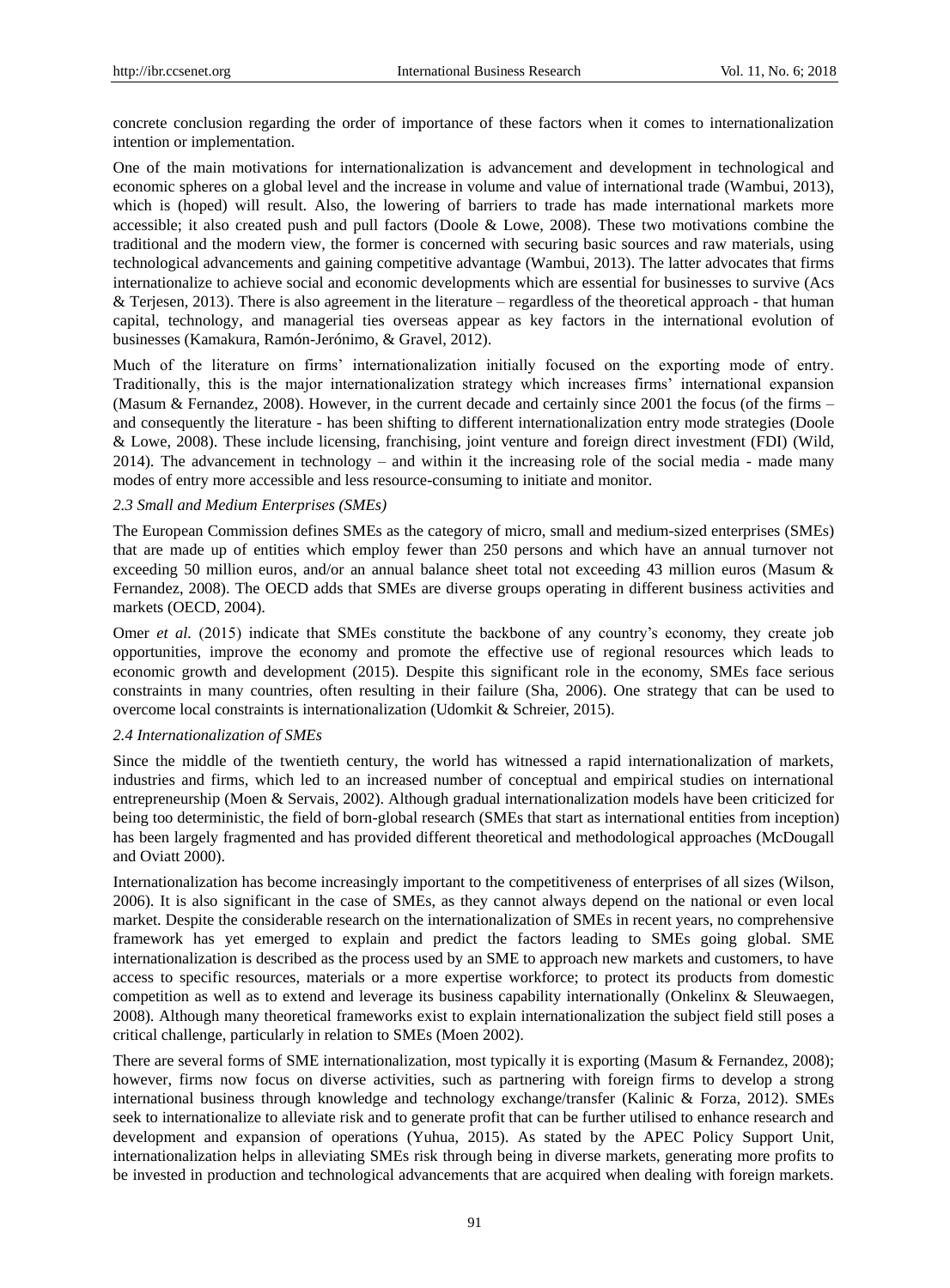Also, it helps in improving the efficiency of SMEs. SMEs, which do internationalize, are able to develop more than SMEs focusing only on local markets (Lakew & Chiloane-Tsoka, 2015).

The classical drivers for SMEs to internationalize are stemming from the external environment; economic, technological and political reasons, as well as globalization that helps such firms to find different opportunities (Masum & Fernandez, 2008). Czinkota (2002) proposed dividing these forces in terms of reactive and proactive reasons for an SME to internationalize. The proactive motives offer an incentive to change the strategy of the firm based on its interest in developing unique skills and market capabilities. These motives are profit benefit, technological advantage, managerial support, economies of scale and scope, access to resources and information, opportunities to grow and saving costs (OECD, 2004). On the other hand, the reactive motives indicate that firms internationalize due to pressures from local markets, e.g. overproduction, surplus capacity, competitive pressure, decline in local sales, proximity to new customers and saturation (London, 2010).

There are also barriers that impede the process of internationalisation for SMEs. Some of these are stemming from the external environment, but they are mostly internally (individually) driven. In general, SMEs – by nature - have limited resources (Udomkit & Schreier, 2015; Acs & Terjesen, 2013). This is the case with respect to physical resources as well as financial and human resources. The same applies to other factors, e.g. lack of internationalization experts, scarce information about overseas markets, especially in meeting international product standards rules are a serious barrier for some SMEs (OECD, 2009). Furthermore, the inability of local SMEs to recognize an international opportunity, failure in contacting customers and unfamiliarity in the international procedures for SMEs are barriers that impede SME internationalization (OECD, 2009). The latter demonstrates deficiencies in the competencies of the leaders and owners of the SMEs; this includes management capabilities, intercultural competencies, knowledge and relevant past experiences (Udomkit & Schreier, 2015). Thus, knowledge of foreign markets and the ability to reach and communicate with different customers in different parts of the world are important factors that affect the ability to internationalize. The Swiss International Entrepreneurship Survey of 2016 identified "international entrepreneurial orientation" (IEO), as a key factor influencing the degree and the success of internationalization of SMEs (Baldegger et Al., 2016, p. 19). The IEO is a facet of CI, as it describes the attitude of the company and its managers towards opportunities and involvement in international markets (more or less the behavioral component of CI).

The APEC stated that the internationalization of SMEs is hard to measure, as there is no single body keeping records of their activities (Yuhua, 2015). Therefore, the figures from secondary data are not accurate, as they do not represent all SMEs operating; many are not formalized and do not have records. Several attempts have been made to rectify this however, they were not successful due to poor or scarce SME records themselves. Hence, most researchers in this field use the Survey approach or the Census approach (Yuhua, 2015). However, it is not clear in the literature, which factors are more important in achieving and maintaining SME internationalization.

With respect to SME internationalization entry modes, SME's tend mostly to adopt classic foreign market entry strategies. This includes licensing, franchising, joint ventures as well as mergers and acquisitions (Foreman-Peck & Zhou, 2015). FDI provides SMEs with entire ownership and full control of operations, but it can be costly and requires high commitment with high uncertainty and risk in the host market (Jakl & Volery, 2006). Deciding on the internationalization strategy and the entry mode strategy depends on many aspects; SMEs current state –, i.e. knowledge of foreign markets, past experiences, accessibility to resources, communication skills, networking, degree of control and commitment, stability, risk involvement and the structure of the targeted market in the foreign country (Gunnarsson, 2011). Therefore, the motivators of and the obstacles to internationalization, on both the individual and the organizational levels, are all determinants of SMEs expansion potential.

## *2.5 Swiss SMEs*

Swiss SMEs are more than 300000 in number and they constitute 95% of the Swiss economy (Zhu et al., 2012). According to the GEM (Global Entrepreneurship Monitor) report, Switzerland's entrepreneurial orientation is higher than the European average (Kelley, Singer, & Herrington, 2012) and (Kelley et al., 2012). Switzerland is characterized by the success of its SMEs; it has been able to secure its top position in the field of innovation consistently) (Eidgenossenschaft, 2017). Switzerland continues to hold the top position in the Global Competitiveness Ranking of the World Economic Forum (Acs, Szerb, & Autio, 2016). In addition, Switzerland successfully secured its top position in the current Global Innovation Index, which is published jointly by Cornell University, INSEAD and the UN (Dutta, Lanvin, & Wunsch-Vincent, 2015).

Nevertheless, it is not easy for the Swiss SMEs despite their advancement and success in innovation to expand into international markets. Swiss SMEs face a problem of shortage of human resources, specifically in the area internationalization (Jakl & Volery, 2006). It is reported that there is a considerable difficulty in finding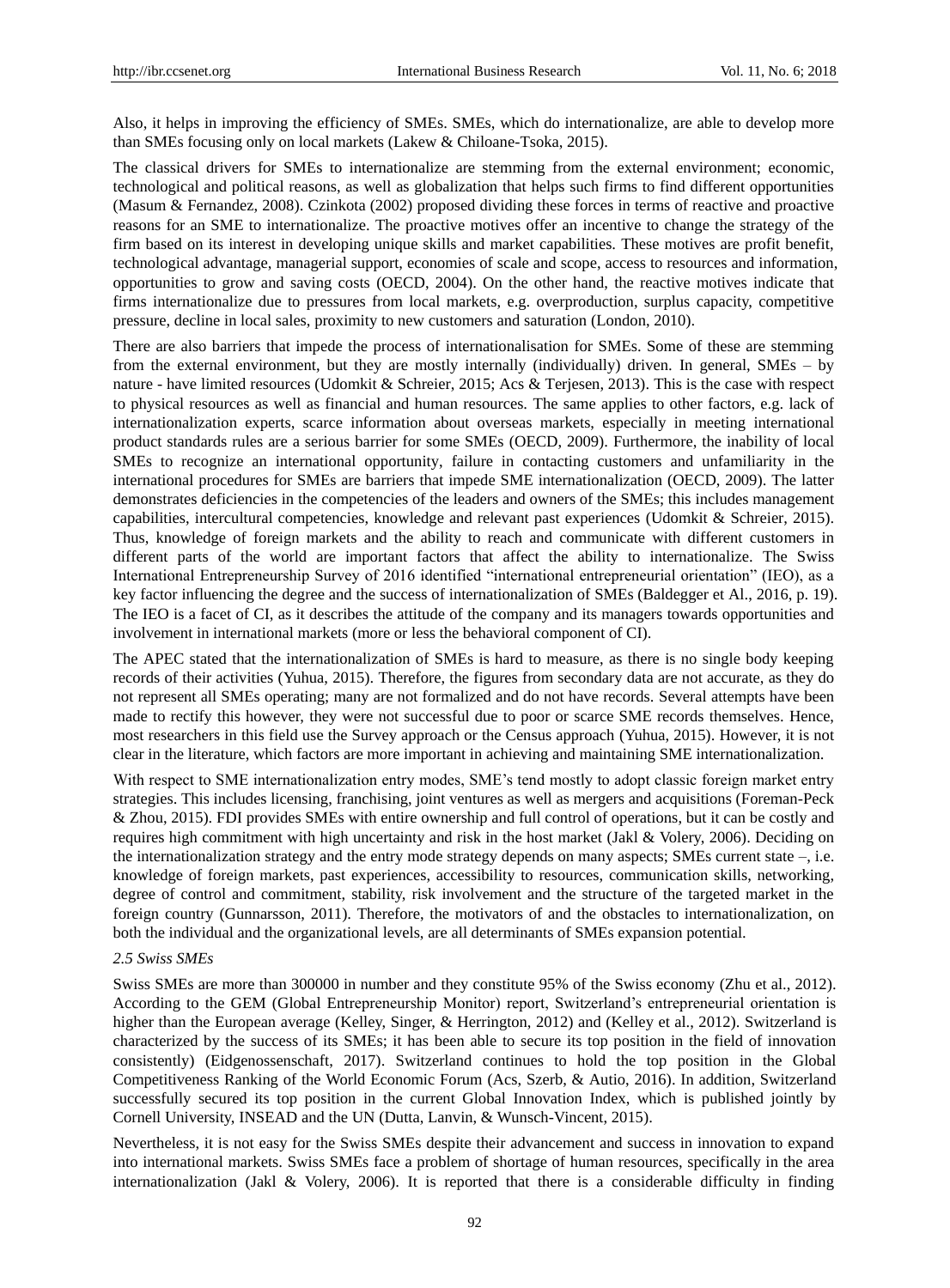employees who are willing and capable of doing business internationally (Udomkit & Schreier, 2015). Furthermore, research has shown that Swiss SMEs identified intercultural experience as the most important factor in internationalization efforts, where 90% of the respondents of the survey conducted (among 309 Swiss SMEs) confirmed that "intercultural competences help internationalize businesses" (Udomkit & Schreier, 2015, p. 33).

Based on the above, the study proposes a conceptual model which is focusing on the cultural intelligence attributes of the individuals in the SME and how they affect internationalization. The model integrates the resource-based view with the behavioral and the network view by considering the main variables identified (and empirically confirmed in the literature) in each and organizing them as "motivators to internationalize". These are: differential firm advantages, networks, production capacity, unsold inventory, additional orders, foreign country regulations, foreign market information, increased competition, value chain advantages, export promotion programs, growth opportunities, unsolicited orders (Crick, 2007).

These motivators should also affect this relation, as they are agreed-upon drivers of internationalization.

## **3. Conceptual Model**



Figure 1. The Impact of Cultural Intelligence on SME Internationalization (author's own work)

Using the above conceptualisation, research questions and hypotheses can be derived as below:

## **4. Research Questions and Hypotheses**

The study attempts to answer the following research questions to fill the gaps in the literature:

- 1. To what extent does Cultural Intelligence affect both the intention to internationalize and the actual internationalization of Swiss SMEs?
- 2. How do the internationalization motivators stemming from the internal and external environment affect the relationship between Cultural Intelligence and SME Internationalization in Switzerland?

The study tests the following hypotheses using the data collected in Switzerland in the context of the model represented in Figure (1):

H1: There is a significant relation between Cultural Intelligence and SME Internationalization intention in Switzerland.

H2: There is a significant relation between Cultural Intelligence and actual SME Internationalization in Switzerland.

H3: There is a significant relation between each dimension of Cultural Intelligence and the internationalization intention of SMEs in Switzerland.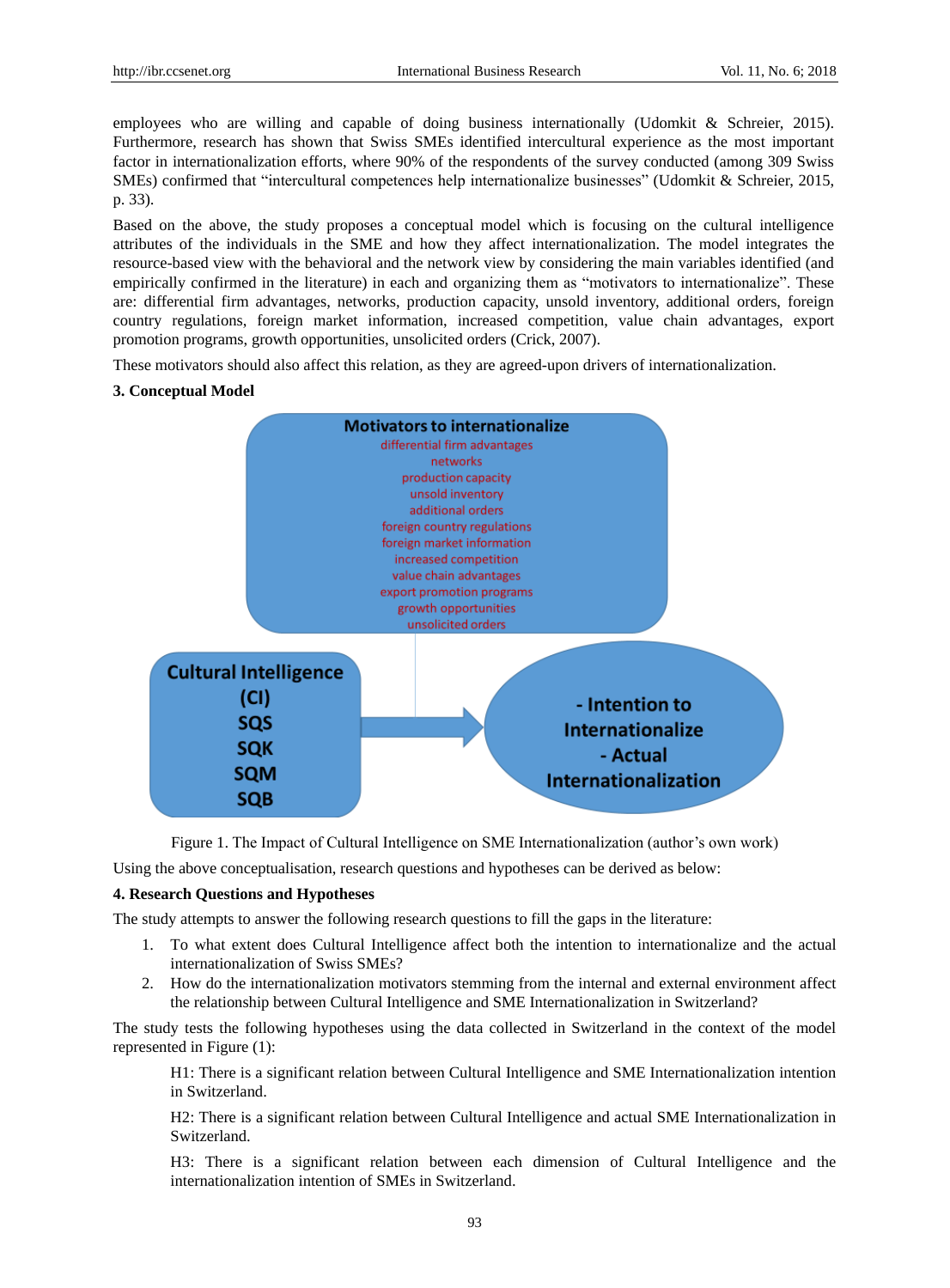H4: There is a significant relation between each dimension of Cultural Intelligence and the actual internationalization of SMEs in Switzerland.

H5: The Relationship between Cultural Intelligence and SME Internationalization intention is affected by the internationalization motivators in the internal and the external environments of the SMEs in Switzerland.

H6: The Relationship between Cultural Intelligence and actual SME Internationalization is affected by the internationalization motivators in the internal and the external environments of the SMEs in Switzerland.

## **5. Methodology and Research Design**

The study uses a mixed method of quantitative and qualitative strategies. The data gathered and analysed usually give accurate statistical results that can be further verified using the personal interview approach (McCusker & Gunaydin, 2014).

#### *5.1 Sample Characteristics*

There are more than 300000 SMEs in Switzerland. Privacy is important for the Swiss and it is practically impossible to reach someone's name and contacts, if one does not already know this person. The telephone number provided in any listing was a general one that directs you to someone who only receives and transfers messages. The email contacts lead to a general inquiry form to be filled out, then a clerk from the company responds to the query. Both methods have been tried through a sample of 50 company contacts in each method. The general inquiry form did not result in any information, whereas the phone calls resulted in obtaining 8 contact names and emails.

This enabled conducting preliminary interviews with 8 SME managers who also reviewed the initial survey. Each manager also recommended certain databases to use for identifying the sample and distributing the survey. They all agreed on using the database of Switzerland Global Enterprise and the yellow pages.

#### *5.2 Data Collection Procedure*

A pilot was undertaken through conducting interviews with 8 Swiss SME managers to confirm the findings of the literature and test and update the survey instrument. The main revision suggested by one of the managers was to translate the survey to German. This was surprising, as the assumption of the researcher was that it was logical to have the survey in English, as this is the international business language. After the other 7 managers were consulted, it was agreed to convert the survey to the German language. However, they agreed that both versions should be sent out and the respondents would choose which one to complete.

All suggested revisions from the pilot study were made and the survey was translated and back-translated to ensure accuracy. It was sent by email to more than 600 Swiss SMEs, as identified from the Swiss SME database (Switzerland Global Enterprises-ge.com). They were identified based on activities that are significant in Switzerland: chemicals, mechanical? manufacturing, textiles, pharmaceuticals, technology and accessories (e.g. shoes, watches).

A total of 102 questionnaires were returned, out of which 98 were valid (8 were from the pilot study and were reached through phone and then visited in person). There were 7 responses by email stating that they are not interested to do the survey. Two said they did not have the time and one said she was on vacation and could do it after 5 weeks. Interestingly, all these apology responses were from female managers/entrepreneurs. The total response rate is 17%, which is acceptable. Excluding the 8 of the pilot, this resulted in a 15% valid response rate which is acceptable in email or on-line surveys. As Adams et al  $(2014, p.131)$  argue "... response rates from surveys—whether postal, telephonic or electronic—are rarely higher than 20 per cent." Therefore, a 15 percent valid response rate in this research is considered very good.

The characteristics of the valid sample responses are as follows:

Most of the respondents are males (93%), where 80% are University graduates, 15% have only a high school degree and 5% have a doctorate degree. With respect to specialization, half of the sample are specialized in Business or Economics, while 45% are Engineers. The sample has a representative distribution when it comes to the size of the enterprise; around 45% have less than 50 employees, 25% have between 50 and 250, and 20% have between 250 and 500 employees. Half of the enterprises are in the manufacturing industries and most of the other half are service providers.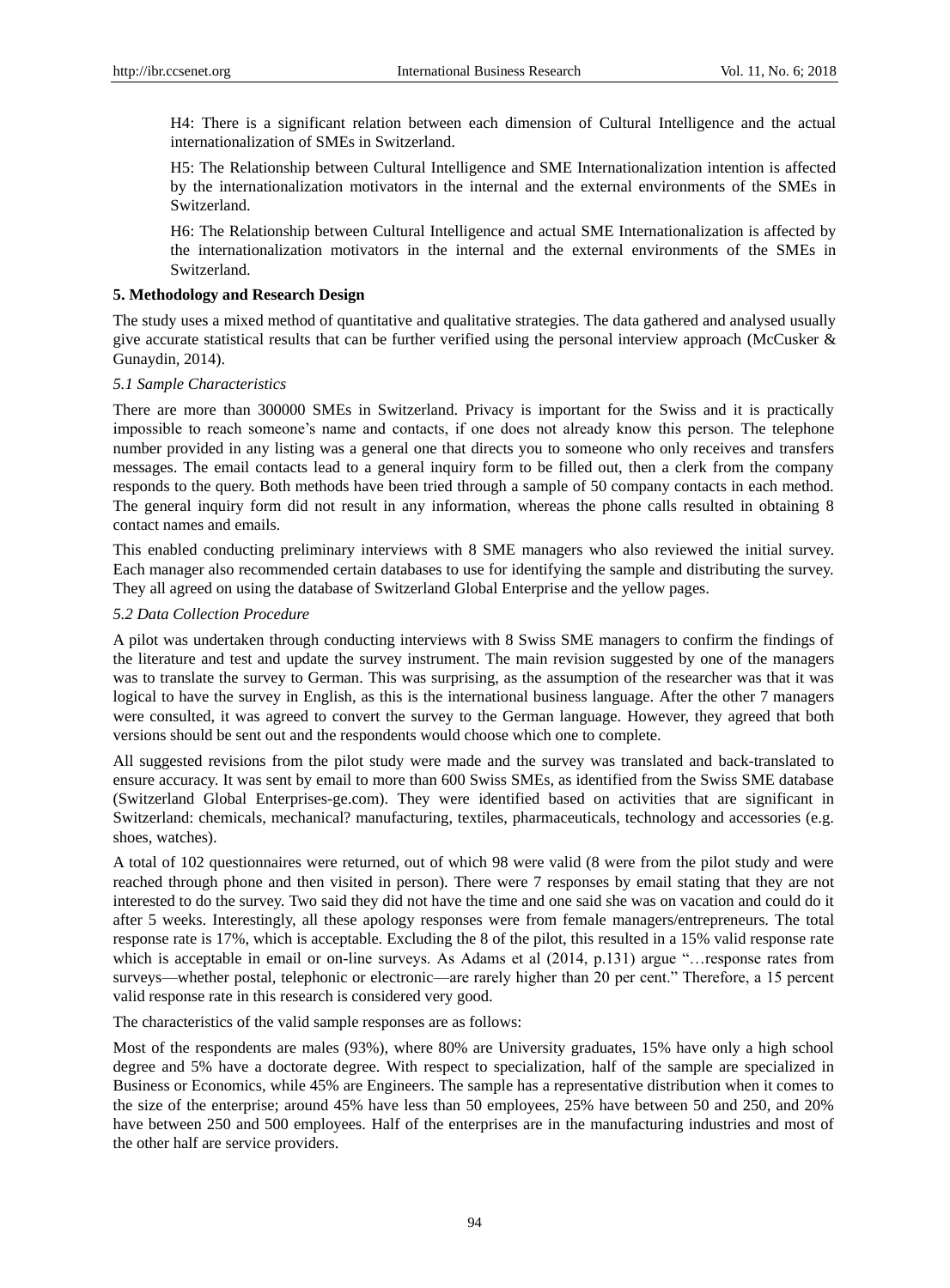## *5.3 Method*

The Cultural Intelligence Scale (CQS) developed by Earley and Ang is used to measure CI of individuals; it is adopted by the author and consists of 22 items; it assesses 3 items for metacognitive CQ, seven for cognitive CQ, six for motivational CQ and six for behavioural CQ. As it is a self-rating scale, taking this test means giving oneself a mark from  $1 - 7$  on each of the items. One of the items was reversed to make sure that respondents are focusing while taking the survey. It is the last question in the motivational CQ. This score was then reversed when adding the total scores of SQ. This part of the survey is followed by questions regarding the motivation for SME internationalization to identify which ones are more effective in the internationalization initiation and continuation. The reliability of the scale was tested, and it proved reliable with a Cronbach alpha score of 0.88. Each of the sub-constructs also proved reliable with a Cronbach alpha score of above 0.77 (McCusker & Gunaydin, 2014).

There are 3 questions regarding the internationalization itself: action, intention and number of years. The remaining questions elicited biographical information.

## **6. Findings and Discussion**

The statistical analysis is conducted using SPSS. The number of cases examined was 98, after eliminating invalid responses. First, Pearson correlation is calculated taking into consideration the variables. The correlation matrix is presented in Table 1 below.

| <b>Correlation Matrix</b>            |                        |                      | No. of years       | intention to       |              |              |            |              |              |
|--------------------------------------|------------------------|----------------------|--------------------|--------------------|--------------|--------------|------------|--------------|--------------|
|                                      |                        | Internationalization | internationalized  | internationalize   | <b>SQS</b>   | SQK          | SQM        | SQB          | SQ           |
| International-<br>alization          | Pearson<br>Correlation | $\mathbf{1}$         | $1.000^{\ast\ast}$ | $1.000^{**}$       | $-.348**$    | $-.224*$     | $-.291**$  | .019         | $-.234*$     |
|                                      | Sig.<br>$(2-tailed)$   |                      | 0.000              | 0.000              | .000         | .027         | .004       | .853         | .020         |
| number of years<br>internationalized | Pearson<br>Correlation |                      | $\mathbf{1}$       | $_{\rm *}^{\rm a}$ | $.203*$      | $-.031$      | .049       | .195         | .109         |
|                                      | Sig.<br>$(2-tailed)$   |                      |                    | 0.000              | .049         | .762         | .639       | .058         | .293         |
| intention<br>to<br>internationalize  | Pearson<br>Correlation |                      |                    | $\mathbf{1}$       | $-.348**$    | $-.224*$     | $-.291***$ | .019         | $-.234*$     |
|                                      | Sig.<br>$(2-tailed)$   |                      |                    |                    | .000         | .027         | .004       | .853         | .020         |
| SQS                                  | Pearson<br>Correlation |                      |                    |                    | $\mathbf{1}$ | $.435***$    | $.677**$   | $.349**$     | $.688**$     |
|                                      | Sig.<br>$(2-tailed)$   |                      |                    |                    |              | .000         | .000       | $.000\,$     | .000         |
| SQK                                  | Pearson<br>Correlation |                      |                    |                    |              | $\mathbf{1}$ | $.626**$   | $.531**$     | $.884**$     |
|                                      | Sig.<br>$(2-tailed)$   |                      |                    |                    |              |              | .000       | $.000\,$     | .000         |
| SQM                                  | Pearson<br>Correlation |                      |                    |                    |              |              | $1\,$      | $.290**$     | $.780**$     |
|                                      | Sig.<br>$(2-tailed)$   |                      |                    |                    |              |              |            | .004         | .000         |
| <b>SQB</b>                           | Pearson<br>Correlation |                      |                    |                    |              |              |            | $\mathbf{1}$ | $.744**$     |
|                                      | Sig.<br>(2-tailed)     |                      |                    |                    |              |              |            |              | .000         |
| ${\bf SQ}$                           | Pearson<br>Correlation |                      |                    |                    |              |              |            |              | $\mathbf{1}$ |
|                                      | Sig.<br>$(2-tailed)$   |                      |                    |                    |              |              |            |              |              |

The research's dependent variables are the internationalization intention and internationalization success, which are categorical. Therefore, logistic regression is used to predict the contribution of each independent variable to the probability of the occurrence of the dependent variable. A series of logistic regressions are conducted to cover all the possible relationships between the independent (CQ with all its constructs/dimensions; SQS, SQK, SQM, SQB) and the dependent variables (internationalization intention, internationalization action, internationalization years). In addition, age, as well as the internal and external internationalization motivations were considered.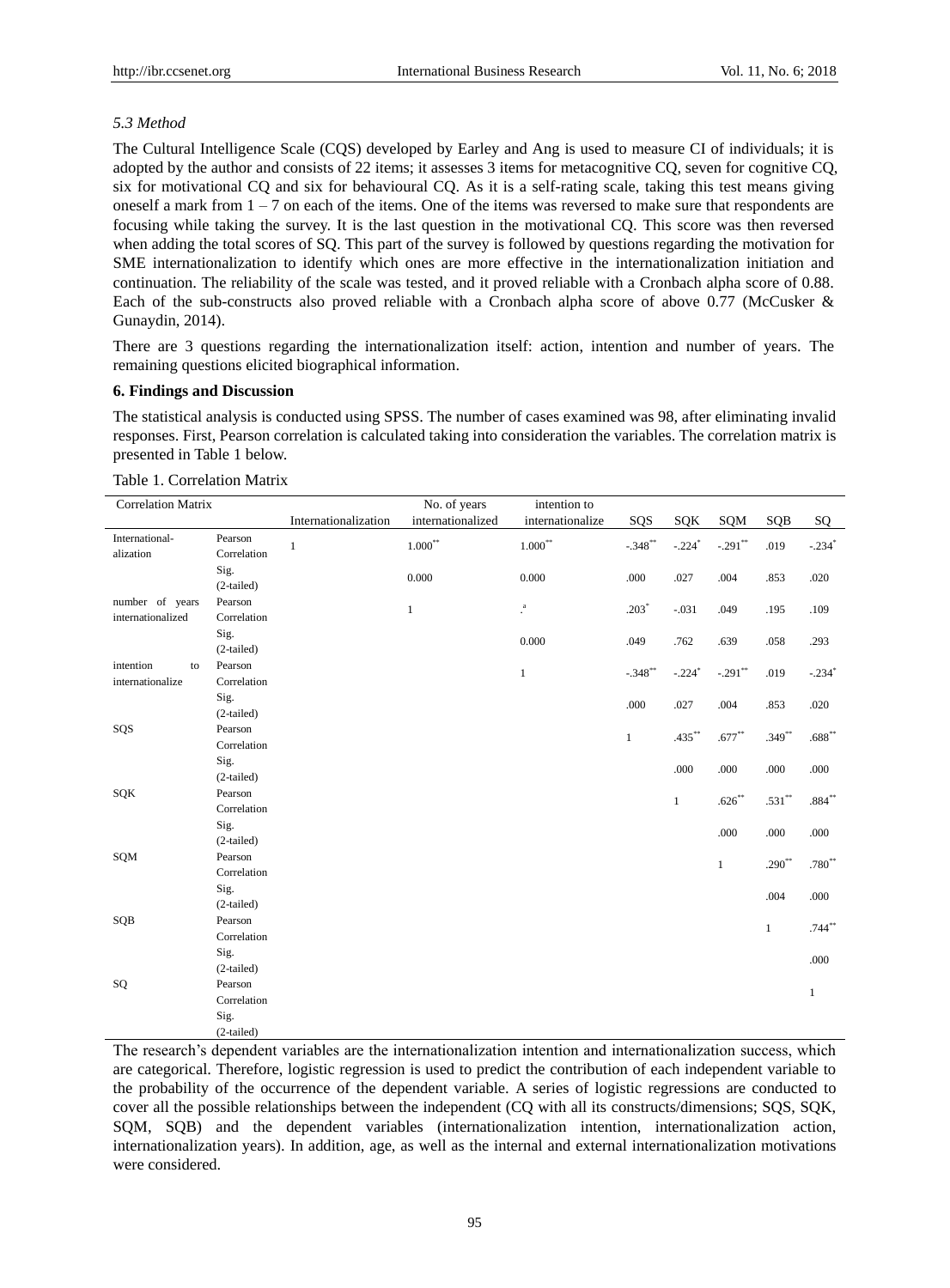## Table 2. Results of Logistic Regression

| <b>Internationalization intention</b> as a dependent variable and all independent variables |  |  |  |
|---------------------------------------------------------------------------------------------|--|--|--|
|---------------------------------------------------------------------------------------------|--|--|--|

|                                    | Wald statistic | Sig   | Decision        |
|------------------------------------|----------------|-------|-----------------|
| SQS                                | 6.975          | 0.008 | Significant     |
| SQK                                | 3.873          | 0.049 | Significant     |
| SQM                                | 5.507          | 0.019 | Significant     |
| SQB                                | 0.035          | 0.98  | Not Significant |
| SQ                                 | 3.938          | 0.047 | Significant     |
| Education                          | 0.0            |       | Not Significant |
| Specialization                     | 1.67           | 0.196 | Not Significant |
| Work years                         | 0.0            |       | Not Significant |
| Size                               | 0.0            |       | Not Significant |
| Age                                | 0.025          | 0.875 | Not Significant |
| Differential Firm Advantages       | 1.24           | 0.265 | Not Significant |
| <b>Networks</b>                    | 1.532          | 0.216 | Not Significant |
| <b>Production Capacity</b>         | 2.611          | 0.106 | Not Significant |
| <b>Unsold Inventory</b>            | 0.6            | 0.438 | Not Significant |
| <b>Additional Orders</b>           | 0.209          | 0.647 | Not Significant |
| <b>Foreign Country Regulations</b> | 0.612          | 0.434 | Not Significant |
| Foreign Market Information         | 4.7            | 0.03  | Significant     |
| <b>Increased Competition</b>       | 0.674          | 0.412 | Not Significant |
| Value Chain Advantages             | 0.475          | 0.491 | Not Significant |
| <b>Export Promotion Programs</b>   | 0.377          | 0.539 | Not Significant |
| <b>Growth Opportunities</b>        | 0.618          | 0.432 | Not Significant |
| <b>Unsolicited Orders</b>          | 0.338          | 0.561 | Not Significant |

The CI as a construct is significant. Looking at the individual components, we find the metacognitive SQS is most significant. The Behavioral SQ is not significant. When it comes to the motivators, there is only one aspect that is significant: the access to market information, which is proposed in the literature (Udomkit & Schreier, 2015; Acs & Terjesen, 2013; OECD, 2009). This is remarkable, but it is logical. When a firm intends to internationalize, the fundamental requirement it needs is accurate and comprehensive information about the market it wants to pursue. Otherwise, it would be operating in the dark and taking a risk for no obvious gains.

Table 3. Results of Logistic Regression

**Actual internationalization** as a dependent variable and all independent variables

|                                    | Wald statistic | Sig   | Decision        |
|------------------------------------|----------------|-------|-----------------|
| SQS                                | 6.975          | 0.008 | Significant     |
| SQK                                | 3.87           | 0.048 | Significant     |
| SQM                                | 5.507          | 0.019 | Significant     |
| SQB                                | 0.035          | 0.98  | Not Significant |
| SQ                                 | 3.938          | 0.047 | Significant     |
| Education                          | $0.0\,$        |       | Not Significant |
| Specialization                     | 1.67           | 0.196 | Not Significant |
| Work years                         | $0.0\,$        |       | Not Significant |
| Size                               | $0.0\,$        | 1     | Not Significant |
| Age                                | 31.104         | 0.0   | Significant     |
| Differential Firm Advantages       | 23.2           | 0.0   | Significant     |
| <b>Networks</b>                    | 25.5           | 0.0   | Significant     |
| <b>Production Capacity</b>         | 22.3           | 0.0   | Significant     |
| Unsold Inventory                   | 21.5           | 0.0   | Significant     |
| <b>Additional Orders</b>           | 26.6           | 0.0   | Significant     |
| <b>Foreign Country Regulations</b> | 29.8           | 0.0   | Significant     |
| Foreign Market Information         | 24.1           | 0.0   | Significant     |
| <b>Increased Competition</b>       | 29.8           | 0.0   | Significant     |
| Value Chain Advantages             | 28.8           | 0.0   | Significant     |
| <b>Export Promotion Programs</b>   | 27.3           | 0.0   | Significant     |
| <b>Growth Opportunities</b>        | 30.4           | 0.0   | Significant     |
| <b>Unsolicited Orders</b>          | 26.1           | 0.0   | Significant     |

The CI measured by the cultural quotient has a significant effect on the actual internationalization. All dimensions of SQ are significant, except the behavioral SQB. This means, that the culturally appropriate behavior, words and gestures are not of high importance; it is rather the strategy, the self-efficacy, the desire and the knowledge that are more important in the internationalization context. The highest significance is in the meta-cognitive dimension, which is viewed as the core of cultural intelligence (Mor et al., 2013).

It is interesting to note, that all the motivators are of high importance as they affect the relationship between CI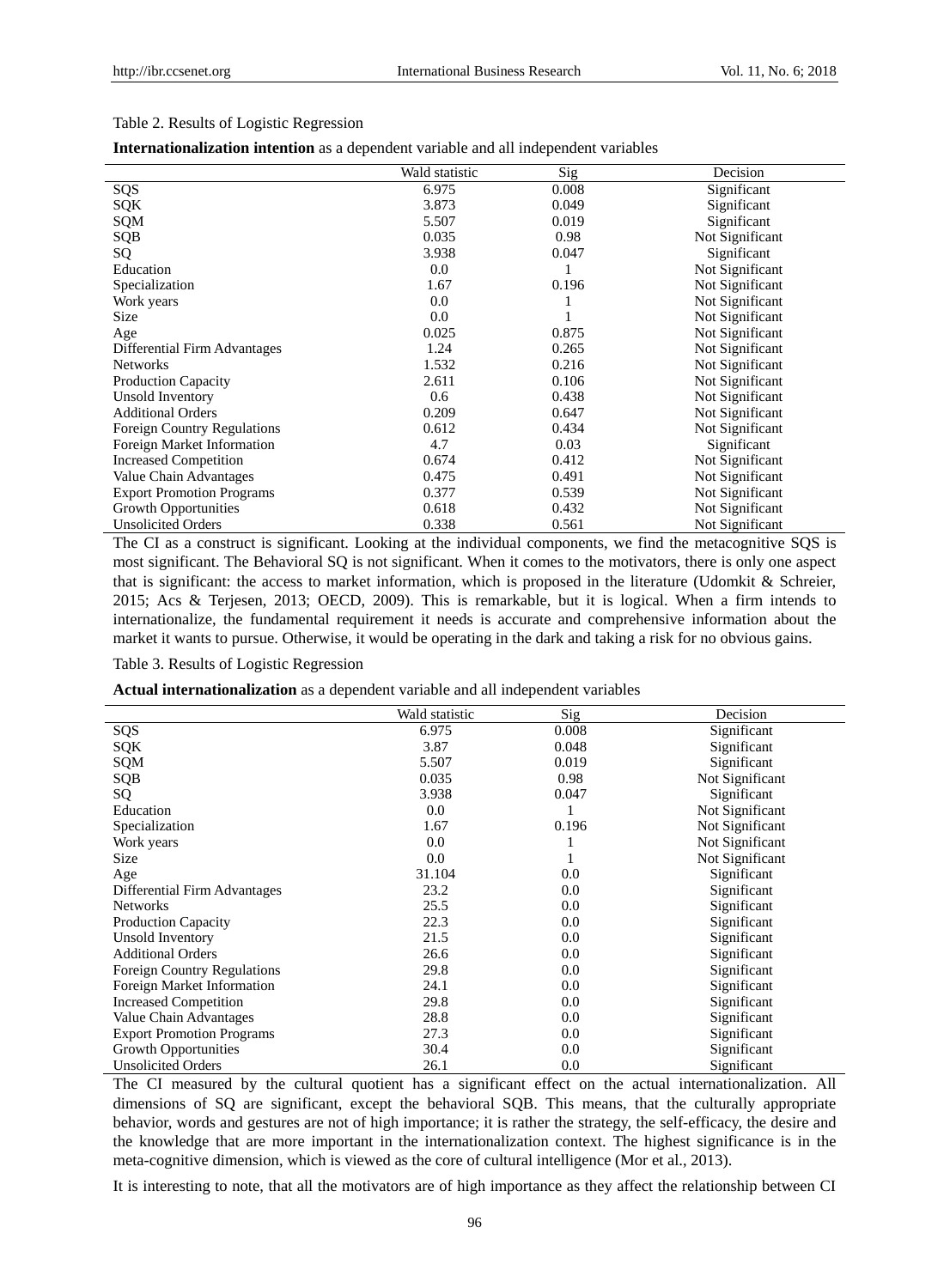and actual internationalization positively and significantly. Therefore, they can be considered as ongoing reasons for the continuous success of the internationalization. This implies, that even if they were not the initial reason for internationalization, they are important to continue and maintain the internationalization momentum of the SMEs. After the firm is already international, it pursues sustaining this condition which is achieved by taking all options/drivers of internationalization into account.

Based on the analysis, the following can be concluded:

- 1. Cultural Intelligence affects the internationalization of SMEs to a high extent. It is important for SME managers and owners to possess CI, to be ready to consider internationalisation and then engage successfully in it.
- 2. The internationalization motivators stemming from the internal and external environment play a significant role in already internationalized SMEs. However, when it comes to the intention to internationalize, a major contributor to this initiative is the access to foreign market information. This is the one aspect, that needs to be fulfilled in order to pursue the engagement in global markets.

With respect to the hypothesis, the following is concluded:

H1: There is a significant relation between Cultural Intelligence and SME Internationalization intention in Switzerland.

H2: There is a significant relation between Cultural Intelligence and SME actual Internationalization in Switzerland.

H3: There is a significant relation between each dimension of Cultural Intelligence and the internationalization intention of SMEs in Switzerland. This is partially accepted, as the behavioral dimension of the CI is not significant in the relation.

H4: There is a significant relation between each dimension of Cultural Intelligence and the actual internationalization of SMEs in Switzerland. This is partially accepted, as the behavioral dimension of the CI is not significant in the relation.

H5: The Relationship between Cultural Intelligence and SME Internationalization intention is affected by the internationalization motivators in the internal and the external environments of the SMEs in Switzerland. This is confirmed on a limited scale, only with the access of market information.

H6: The Relationship between Cultural Intelligence and SME actual Internationalization is affected by the internationalization motivators in the internal and the external environments of the SMEs in Switzerland. This is accepted.

## **7. Conclusion and Recommendations**

The study confirms that the internationalization intention and the actual internationalization are supported by the cultural intelligence of the managers/owners of the SMEs. Furthermore, access to information of foreign markets is identified as the main contributor to pursuing internationalization. This means that a main barrier to initiate and engage in internationalization is the lack of access to sufficient information about international markets.

Therefore, governments, policy-makers and stakeholders should focus on developing more effective tools and processes to provide the Swiss SMEs with accurate and sufficient data and information about foreign markets. In addition, Swiss SMEs should enhance the capabilities of their employees with the skills and attributes associated with Cultural Intelligence. Special attention should be given to developing the metacognitive strategizing skills and the motivational and cognitive attributes. This can be achieved through training the existing employees (Mor *et al.*, 2013). It can also be attained through the careful selection and recruitment of employees who have international experience, knowledge and inter-cultural competency (Barmeyer & Frankilin, 2016).

One of the limitations of this study is that the responses received mainly reflect the status of SMEs which are interested in internationalization. Therefore, the results do not represent all SMEs. Future studies should try to reach more SME managers. There should be an attempt to reach managers who are not pursuing internationalization and try to examine the motivations and or obstacles leading to this condition. More in-depth interviews and personal meetings while filling out the surveys will enrich the results, as more details can be added, that complement other perspectives.

Another limitation is the tendency towards emphasizing elements of the resource-based view in the conceptual framework and consequently in the analysis. Future studies might want to consider integrating the market view and the more modern network view of the internationalization. Also, it is important to examine the internationalization of SMEs' in other OECD countries and compare the results. Furthermore, SMEs in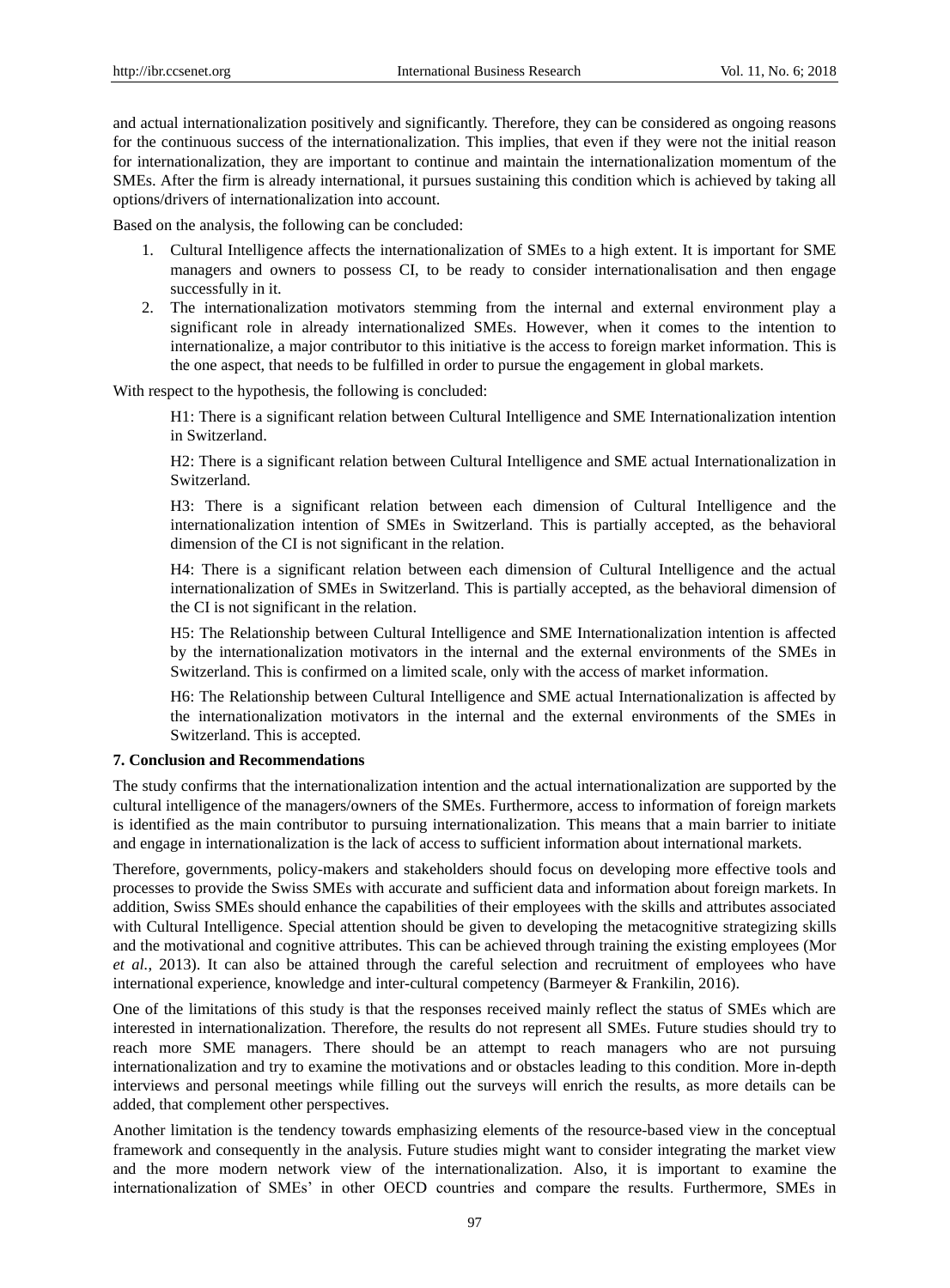developing countries should be investigated to identify, if the same conditions/requirements apply to them. This is of high importance due to the significant role that can be played by SMEs in the economies and in societies at large, and in those of the developing countries, in particular.

#### **References**

- Acs, Z. J., & Terjesen, S. (2013). Born local: toward a theory of new venture's choice of internationalization . *Small Business Economics, 41*(3), 521-535. https://doi.org/10.1007/s11187-012-9446-8
- Acs, Z. J., Szerb, L., & Autio, E. (2016). The global entrepreneurship and development index. In *Global Entrepreneurship and Development Index 2015* (pp. 11-31). Springer International Publishing. https://doi.org/10.1007/978-3-319-26730-2\_2
- Adams, J., Khan, A & Raeside, R., (2014) *'Research Methods for Business & Social Science Students'*–(2<sup>nd</sup> ed.) SAGE International Publishing, ISBN 978-81-321-1366-9.
- Adler, N. (1983). Cross-Cultural Management Research: The Ostrich and the Trend. *The Academy of Management Review, 8*(2), 226-232.
- Ang, S., & Inkpen, A. C. (2008). Cultural intelligence and offshore outsourcing success: A framework of firm-level intercultural capability. *Decision Sciences, 39*(3), 337-358. https://doi.org/10.1111/j.1540-5915.2008.00195.x
- Ang, S., Livermore, D., & Van Dyne, L. (2010). Cultural Intelligence: A Pathway for Leading in a Rapidly Globalizing World. In M. &. Hannum, *Leading across Differences* (pp. 131 - 138). San Francisco: Pfeiffer.
- Ang, S., Van Dyne, L., Koh, C., Ng, K. Y., Templer, K. J., Tay, C., & Chandrasekar, N. A. (2007). Cultural Intelligence: Its Measurement and Effects on Cultural Judgment and Decision Making, Cultural Adaptation and Task Performance. Management and Organi. *Management and Organization Review, 3*, 335-371. https://doi.org/10.1111/j.1740-8784.2007.00082.x
- Ball, D. M. (2002). *International Business: The Challenge of Global Competition (7th edition).* McGraw Hill.
- Baldegger, R. J., Wild, P., & Morel, B. (2016). Swiss International Entrepreneurship Survey 2016: Results of the Study on Internationalization of Swiss SMEs, Freiburg: Postfinance Ltd and Bisnode D&B Switzerland.
- Barmeyer, C., & Frankilin, P. (2016). *Intercultural Management: A Case-Based Approach to Achieving Complementarity and Synergy.* London: Palgrave-Macmillan. https://doi.org/10.1007/978-1-137-02738-2
- Charles, M. (2006). LANGUAGE MATTERS IN GLOBAL COMMUNICATION.
- Cortesi, E. (2010/2011). The internationalization of emerging market firms: motivations and approaches.
- Crick, D. (2007). UK SMEs*'* motives for internationalizing: Differences between firms employing particular overseas market servicing strategies, *Journal of International Entrepreneurship*, *5,* 11-23. https://doi.org/10.1007/s10843-007-0013-3
- Crowne, K. A. (2008). What leads to cultural intelligence? *Business Horizons, 51*(5), 391-399. https://doi.org/10.1016/j.bushor.2008.03.010
- Czinkota, M. R., Ronkainen, I. A., & Moffett, M. H. (2002). *International business.* Harcourt College Publishers.
- Doole, I., & Lowe, R. (2008). *International marketing strategy: analysis, development and implementation.* Cengage Learning EMEA.
- Du-Babcock, B. (2013). English as Business Lingua Franca: A comparative analysis of communication behavior and strategies in Asian and behavior and strategies in Asian and European contexts.
- Dutta, S., Lanvin, B., & Wunsch-Vincent, S. (2015). The Global Innovation Index 2016 effective innovation policies for development.
- Earley, P. C., & Ang, S. (2003). *Cultural intelligence: Individual interactions across cultures.* Stanford University Press.
- Ehrenreich, S. (2010). English as a Business Lingua Franca in a German Multinational Corporation: Meeting the Challenge. *Journal of Business Communication*. https://doi.org/10.1177/0021943610377303
- Eidgenossenschaft, S. (2017, July 2). *Swiss Economy – Facts and Figures*. Retrieved from About Switzerland: https://www.eda.admin.ch/aboutswitzerland/en/home.html
- Evans, S. (2010). Business as usual: The use of English in the professional world in Hong kong. *English for specific purposes*. https://doi.org/10.1016/j.esp.2009.11.005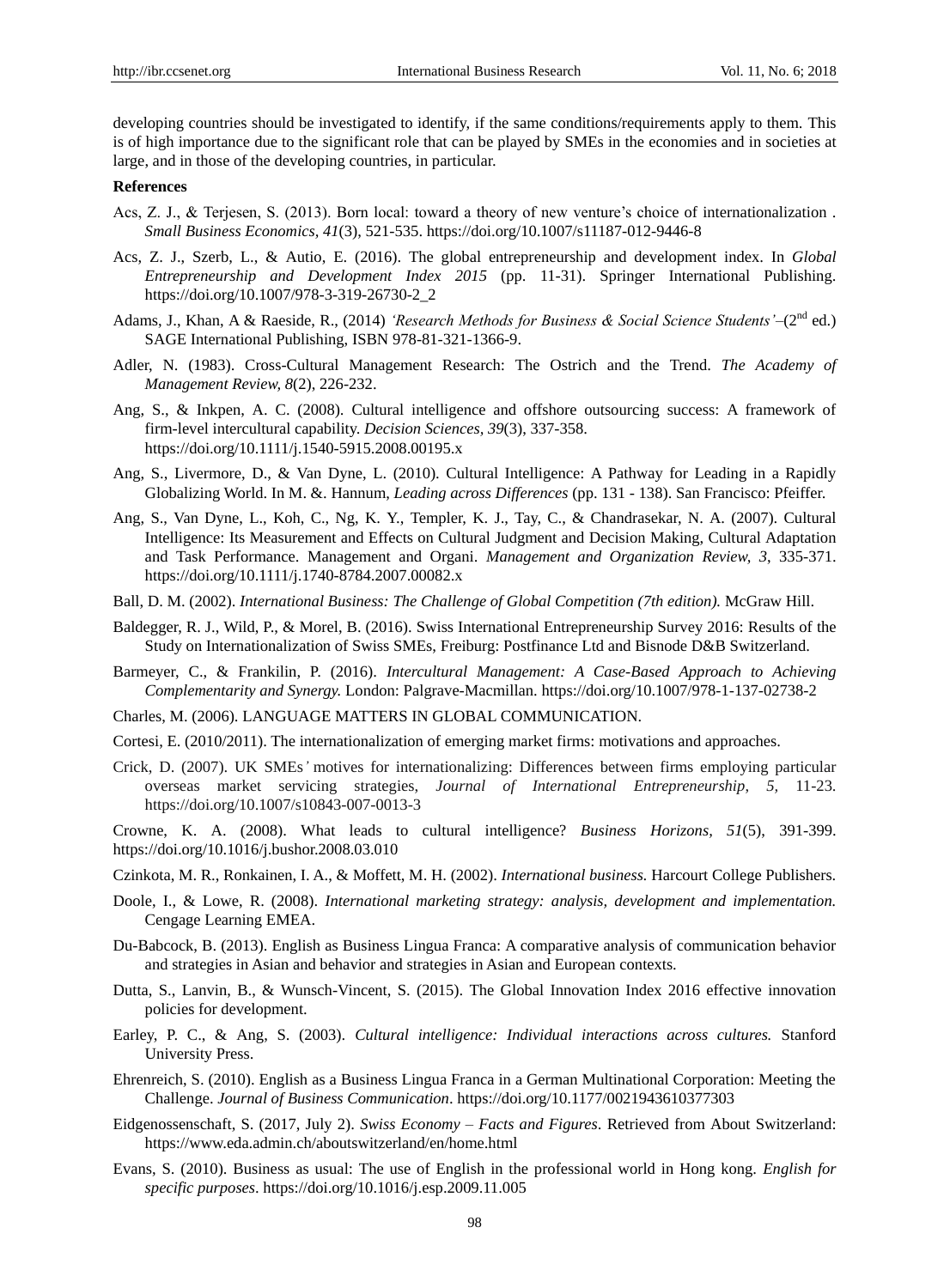- Fakhreldin, H. (2011). The effect of cultural intelligence on employee performance in international hospitality industries: a case from the hotel Sector in Egypt. *International Journal of Business and Public Administration, 8*(2), 1-19.
- Foreman-Peck, J., & Zhou, P. (2015). Firm-level Evidence for the Language Investment Effect on SME Exporters. *Scottish Journal of Political Economy*. https://doi.org/10.1111/sjpe.12072
- Garcia, L. (2009). European Markets as Challenges or Opportunities for Mexican SMEs' Internationalization: A Critical Analysis of Globalization. *Perspectives on Global Development and Technology, 8*, 372-398. https://doi.org/10.1163/156914909X423935
- Gunnarsson, C. (2011). *Value creation and loyalty in exchange relationships: a dynamic perspective.* Örebro universitet (Doctoral dissertation).
- Hurmerinta, L., Nummela, N., & Paavilainen-Ma ntyma ki, E. (2015). Opening and closing doors: The role of language in international opportunity recognition and exploitation. *International Business Review*. https://doi.org/10.1016/j.ibusrev.2015.04.010
- Jakl, M., & Volery, T. (2006). Chancen und Problemfelder der Internationalisierung für KMU-eine internationale Betrachtung. In N. Kailer, & H. Pernsteiner, *Wachstumsmanagment fuer Mittel- und Kleinbetriebe: Eintrittschritte in die neuen EU-Maerkte .* Berlin: Erisch Schmidt Verlag.
- Kalinic, I., & Forza, C. (2012). Rapid internationalization of traditional SMEs: Between gradualist models and born globals. *International Business Review, 21*(4), 694-707. https://doi.org/10.1016/j.ibusrev.2011.08.002
- Kamakura, W. A., Ramón-Jerónimo, M. A., & Gravel, J. D. (2012). A dynamic perspective to the internationalization of small-medium enterprises. *Journal of the Academy of Marketing Science, 40*(2), 236-251. https://doi.org/10.1007/s11747-011-0267-0
- Kankaanranta, A., & Louhiala-Salminen, L. (2013). "What language does global business speak?" The concept and development of BELF.
- Kelley, D. J., Singer, S., & Herrington, M. (2012). *The global entrepreneurship monitor: 2011 Global Report.* GEM. GEM. Retrieved July 12, 2016.
- Lakew , Y. D., & Chiloane-Tsoka, G. (2015). Internationalisation Barriers of Small and Medium-sized Manufacturing Enterprises in Ethiopia: Leather and Leather Products Industry in Focus. *International Journal of Business and Economic Development, 3*(3), 68-80.
- Lloyd-Reason, L., Ibeh, K., & Deprey, B. (2009). *Top Barriers and Drivers to SME Internationalization.* OECD.
- Lohmann, J. (2011). Do Language Barriers Affect Trade. *Economics Letters*. https://doi.org/10.1016/j.econlet.2010.10.023
- London, K. (2010). Multi-Market Industrial Organizational Economic Models for the Internationalization Process by Small and Medium Enterprise Construction Design Service Firms. *Architecture Engineering and Design, 6*(B), 132-152. https://doi.org/10.3763/aedm.2009.0111
- Masum, M. I., & Fernandez, A. (2008). *Internationalization Process of SMEs: Strategies and Methods.* Mälardalen University.
- McCusker, K., & Gunaydin, S. (2014). Research using qualitative, quantitative and mixed methods and choice based research. *Perfusion, 30*(7), 537-542. https://doi.org/10.1177/0267659114559116
- McDougall, P. P., & Oviatt, B.M. (2000). International Entrepreneurship: the intersection of two research paths. *Academy of Management Journal*, *43*(5), 902-906.
- Moen, Ø., & Servais, P. (2002). Born global or gradual global? Examining the export behavior of small and medium-sized enterprises*. Journal of international marketing, 10*(3), 49-72. https://doi.org/10.1509/jimk.10.3.49.19540
- Mor, S., Morris, M. W., & Joh, J. (2013). Identifying and training adaptive cross-cultural management skills: The crucial role of cultural metacognition. *Academy of Management Learning & Education, 12*(3), 453-475. https://doi.org/10.5465/amle.2012.0202
- Mura, L. G. (2011). An Analysis of Business Internationalization Models. *Studia Universitatis Babes-Bolyai, 56*(2), 16.
- NG, K. Y., & Earley, P. C. (2006). Culture+Intelligence: Old Constructs, New Frontiers. *Group & Organization Management, 31*(1), 4-19. https://doi.org/10.1177/1059601105275251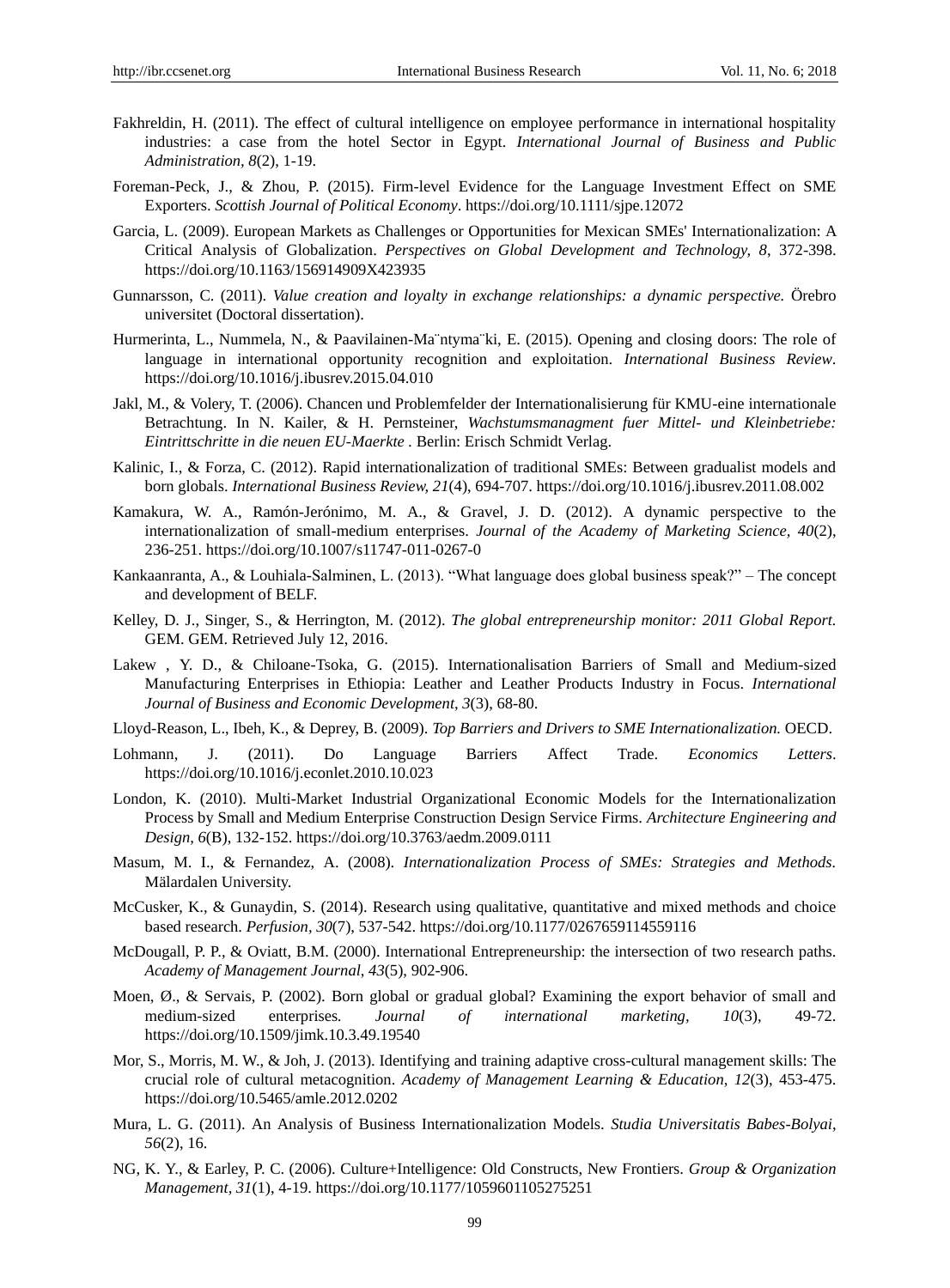- NG, K. Y., Dyne, L. V., & Ang, S. (2009). Capability for Global Leader Development. *From Experience to Experimental Learning : Cultural Intelligence as a Learning Academy of Mangement Learning and Education, 8*(4), 511-526.
- OECD. (2004). Promoting Entrepreneurship and Innovative SMEs in a Global Economy. In E. S. Report (Ed.), *Second OECD Conference of Ministers Responsible for SMEs.* Istanbul: OECD.
- OECD. (2009). *Top Barriers and Drivers to SME Internationalization Report.* OECD Publishing.
- OECD, P. A. (2000). *Small and Medium-sized Enterprises: Local Strength - Global Reach.* OECD.
- Omer, N., Burg, E., Peters, R., & Visser, K. (2015). Internationalization as a "Work-Around" Strategy: How going Abroad can help SMEs overcome local Constraints. *Journal of Developmental Entrepreneurship, 20*(2), 1-22. https://doi.org/10.1142/S1084946715500119
- Onkelinx, J., & Sleuwaegen, L. (2008). *INTERNATIONALIZATION OF SMEs.* Flanders DC.
- Ross, A., Adams, J. & Crossan, K. (2015). Entrepreneurship and the spatial context: A panel data study into regional determinants of small growing firms in Scotland. *Local Economy, 30*(6), 672-688. https://doi.org/10.1177/0269094215600135
- Ruzzier, M., Antoncic, B., Hisrich, R.D. (2007). The internationalization of SMEs: developing and testing a multi-dimensional measure on Slovenian firms. *Entrepreneurship and Regional Development, 19*(2), 161-183. https://doi.org/10.1080/08985620601137646
- Schmiele, C. R. (2009). Drivers and Effects of Internationalizing Innovation by SMEs. *Journal of Knowledge Management, 7*(2), 18-61.
- Sha, S. (2006). *An investigation into problems facing small-to-medium sized enterprises in achieving growth in the Eastern Cape: Enhancing the strategy for developing small growth potential firms in the Eastern Cape.* (N.-C. a. Projects, Ed.) Retrieved May 28, 2017, from National Research Foundation: http://hdl.handle.net/20.500.11892/22070
- Sleuwaegen, L., & Onkelinx, J. (2014). International commitment, post-entry growth and survival of international new ventures. *Journal of Business Venturing, 29*(1), 106-120. https://doi.org/10.1016/j.jbusvent.2013.01.001
- Spencer-Oatey, H., & Franklin, P. (2010). *Intercultural Interaction: A Multi-disciplinary Approach to Intercultural Communication.* London: Palgrave-Macmillan.
- Syed, A., Shaikh, K., Mehmood, T., Afridi, T., & Shaikh, F. (2011). Impact of Globalization on SMEs Export Business and Econmoy of Pakistan by using CGE Model. *Asian Social Science, 7*(9), 52-64. https://doi.org/10.5539/ass.v7n9p52
- The Small and Medium Enterprises Policy Development Project. (2003). Profile of M/SMEs in Egypt. Cairo: Ministry of Foreign Trade. Retrieved 2016
- Udomkit, N., & Schreier, C. (2015). The Roles of Intercultural Competency, and the Openness for Intuition of Swiss and Thai SMEs in the Interntionalization Decision Making. *5th Annual Interntioal Conference on Business Strategy and Asian Economic Transformation (Biz Strategy 2015)* (pp. 31-36). Singapore: GSTF.
- Valdimirov, Z., Simeonova-Ganeva, R., & Ganev, K. (2013). Significance of globalization-specific factors for SME competitiveness: a concptual model and an emperical test. *Business Systems Review, 2*(3), 1-25.
- Van Dyne, L., Ang, S., & Koh, C. (2008). Developing and validating the CQS . In S. Ang, & L. Van Dyne, *Handbook on Cultural Intelligence: Theory, Measurement and Applications* (pp. 16 - 38). New York: Sharpe.
- Wambui, N. N. (2013). Factors Influencig the Internationalisation of Small and Medium Enterprises (SMEs): A case study of Handicrafts in Kenya. 3.
- Wild, J. J. (2014). *International Business.* New Jersey: Pearson Education Limited.
- Wilson, K. (2006). Encouraging the Internationalisation of SMEs. *OECD Papers, 6*(12), 43-66.
- Yilmaz, K. (2013). Comparison of Quantitative and Qualitative Research Traditions: epistemological, theoretical, and metholodological differences. *Eurpopean Journal of Education, 48*(2), 311-325. https://doi.org/10.1111/ejed.12014
- Yuhua, B. Z. (2015). *SME Internationalization and Measurement .* APEC Policy Support Unit.